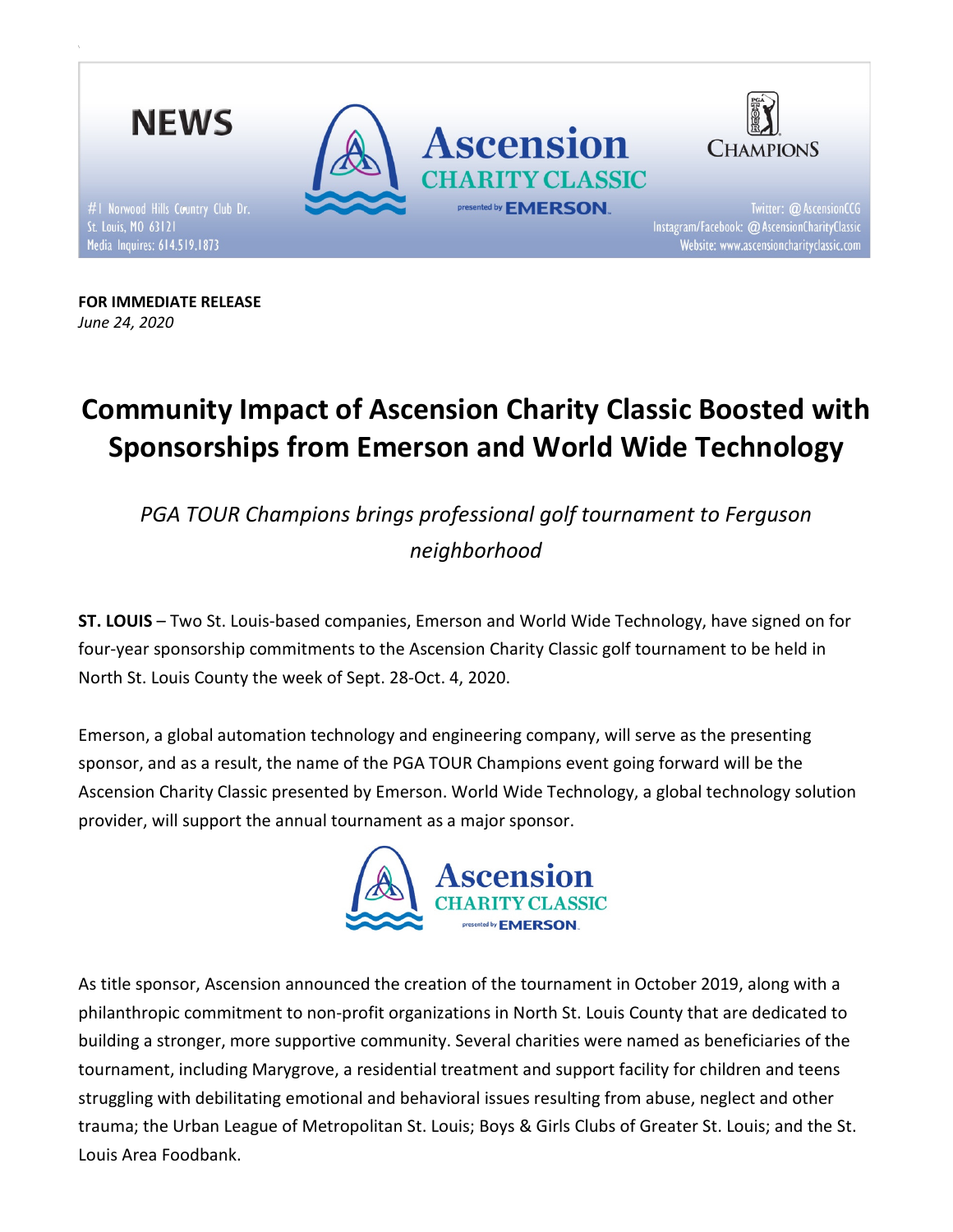"We are excited to partner with Ascension, World Wide Technology and PGA TOUR Champions to support the Ferguson neighborhood that we have been proud to call the home of our global headquarters for the past 70 years," said Emerson Chairman and CEO David N. Farr. "Now more than ever we understand how important it is to help drive growth and safety in the neighborhood and we are confident this tournament is one of many economic and charitable developments to come in and around the region."

Emerson has long taken a leading role as a corporate supporter of initiatives to enrich the community and develop Ferguson and the North County area. Since 2014, the company has pledged more than \$27 million to the North County area. In 2019 alone, Emerson and its partners contributed to more than 50 organizations providing social services, education and employment opportunities for economically disadvantaged residents in Ferguson and nearby communities.

World Wide Technology maintains that making a positive social and business impact requires a combination of corporate social responsibility and embracing diversity in people and ideas. World Wide Technology's objective is to build, retain and grow individuals capable of leading in the future; true to its name, World Wide Technology proudly supports hundreds of non-profits around the globe, many in the St. Louis area.

"We've called St. Louis home since our founding in 1990," said Ann Marr, Executive Vice President, Global Human Resources, World Wide Technology. "We know this is a special community and we are honored to partner with Ascension, Emerson and PGA TOUR Champions in bringing professional golf back to North St. Louis County. While this is an opportunity to showcase our region on a national stage, we're most thrilled to be giving back to the community. We look forward to seeing its impact on St. Louis and North St. Louis County for years to come."

The Ascension Charity Classic presented by Emerson will be held at the renowned Norwood Hills Country Club. The inaugural tournament marks the first time the PGA TOUR has hosted an annual event in the St. Louis region since 2001, and it is the first major sporting event in recent times to be hosted in North St. Louis County.

"Having Emerson as the presenting partner and World Wide Technology as a founding sponsor of the Ascension Charity Classic makes this very good event a great one," said Nick Ragone, Executive Vice President and Chief Marketing and Communications Officer, Ascension. "Both companies have been, and continue to be, a great example to all of us in St. Louis of extraordinary leadership in economic development and generosity to our entire region, and especially so in North St. Louis County. Emerson and World Wide Technology are the ideal teammates to help us achieve our goal of serving the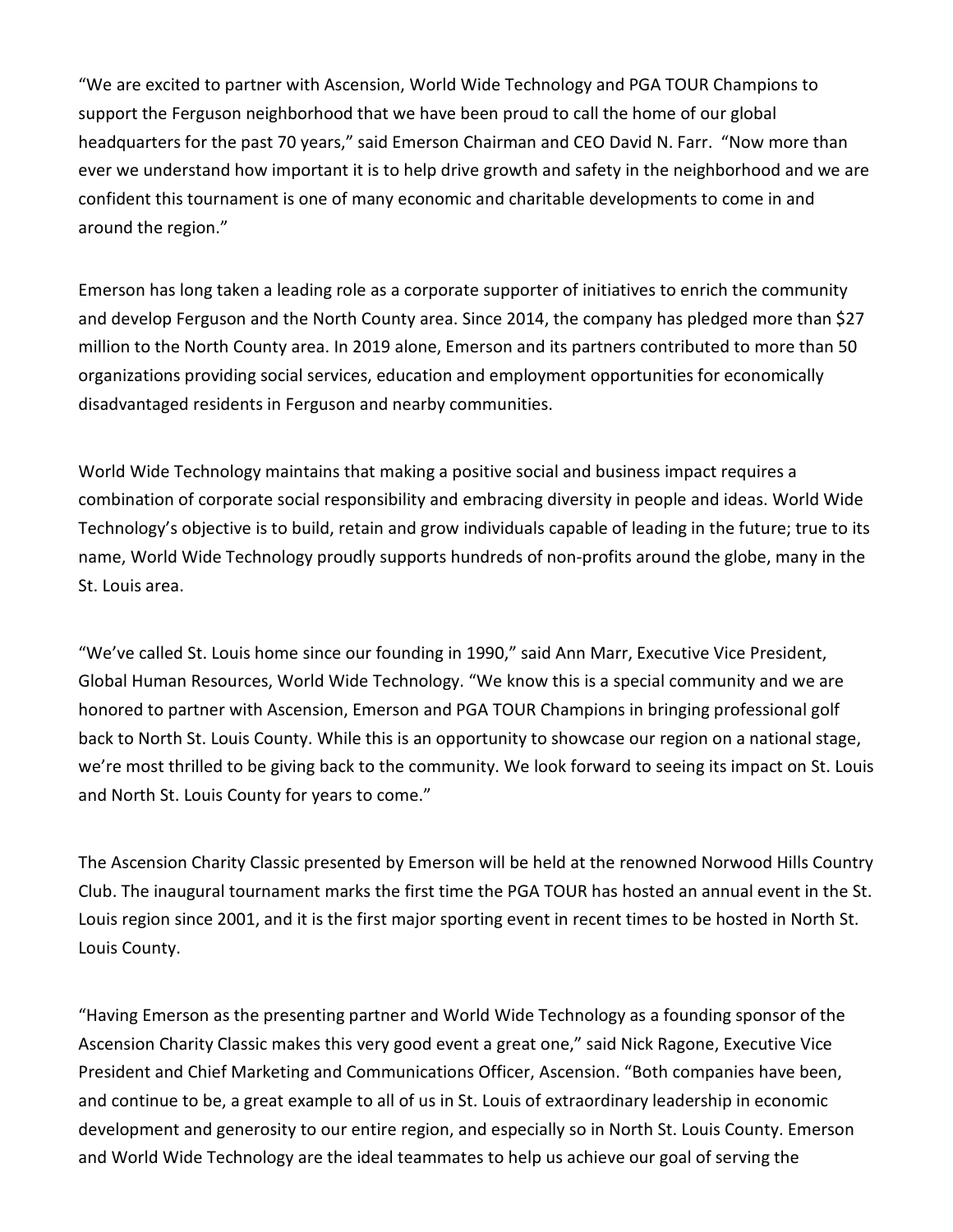community and charities for years to come through this tournament, which I'm honored to say is now named the Ascension Charity Classic presented by Emerson."

"North St. Louis County and surrounding areas benefit from the ongoing support and contributions of local organizations like Ascension, Emerson and World Wide Technology," said St. Louis County Executive Dr. Sam Page. "The commitment these businesses continue to show our communities and the charities that support our people is truly appreciated. We can't wait to welcome PGA TOUR champions at the Ascension Charity Classic this Fall."

The Ascension Charity Classic presented by Emerson will be one of the premier Regular Season events on the PGA TOUR Champions schedule, which annually gives way to the Charles Schwab Cup Playoffs – a season-ending, three-tournament series used to determine the Tour's season-long champion. Due to the circumstances related to the COVID-19 pandemic, PGA TOUR Champions have combined its tournaments in 2020 and 2021 to form one season, and the next Charles Schwab Cup champion will be crowned in November 2021 at the Charles Schwab Cup Championship.

All three rounds of the Ascension Charity Classic will be broadcast on Golf Channel in the United States. Internationally, telecasts air in more than 170 countries and territories, reaching more than 340 million potential households, and are distributed in 15+ markets via GOLFTV.

For more information visit the Ascension Charity Classic presented by Emerson website at ascensioncharityclassic.com and follow the tournament on Twitter at @ascensionccg, on Facebook at facebook.com/ascensioncharityclassic and on Instagram @ascensioncharityclassic.

# About Ascension Charity Classic presented by Emerson

The Ascension Charity Classic presented by Emerson is an official event on the PGA TOUR Champions operated by Tournaments for Charity, a 501 (c) 3 non-profit entity. This 54-hole stroke play golf tournament features 81 PGA TOUR Champions professionals competing for a \$2 million purse at historic Norwood Hills Country Club in St. Louis, Missouri. The event is designed to showcase the best golf on the PGA TOUR Champions and to highlight and benefit local charities in the North St. Louis County area and beyond. All three official rounds will be internationally televised on the Golf Channel. For more information, visit ascensioncharityclassic.com.

#### About Ascension

Based in St. Louis, Ascension is one of the leading non-profit and Catholic health systems in the U.S., with more than 150,000 associates and 2,600 sites of care across 20 states and the District of Columbia. In keeping with the organization's mission to deliver compassionate, personalized care to all, with special attention to persons living in poverty and those most vulnerable, all proceeds from the Ascension Charity Classic tournament will be donated to local non-profits. Last year, Ascension provided \$2 billion in care of persons living in poverty and other community benefit across the country.

#### About Emerson

Emerson (NYSE: EMR), headquartered in St. Louis, Missouri (USA), is a global technology and engineering company providing innovative solutions for customers in industrial, commercial and residential markets. Our Automation Solutions business helps process, hybrid and discrete manufacturers maximize production, protect personnel and the environment while optimizing their energy and operating costs. Our Commercial & Residential Solutions business helps ensure human comfort and health, protect food quality and safety, advance energy efficiency and create sustainable infrastructure. For more information visit Emerson.com.